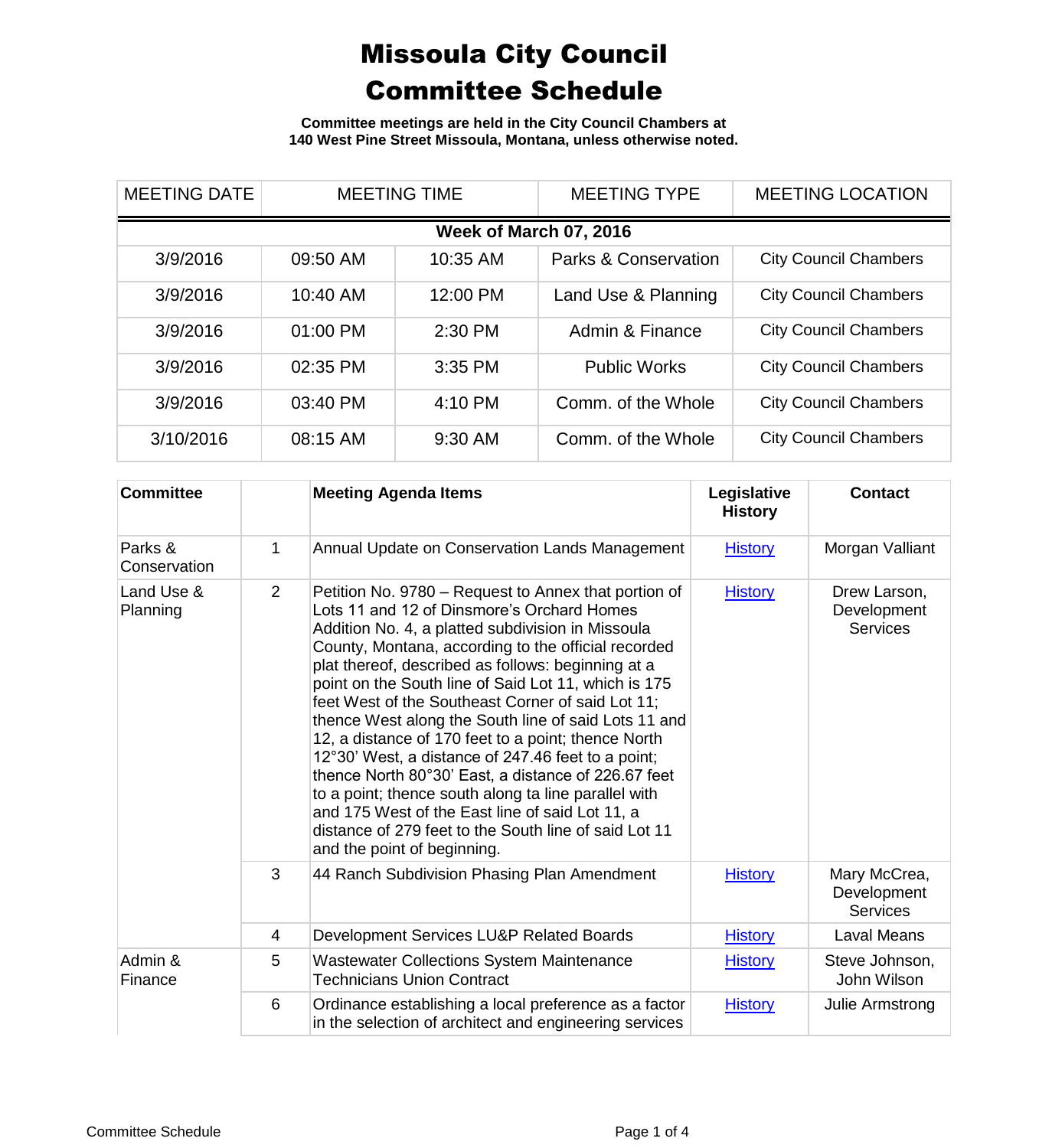**Committee meetings are held in the City Council Chambers at 140 West Pine Street Missoula, Montana, unless otherwise noted.**

|                       | $\overline{7}$  | <b>Contract Comparison for City Employees</b>                                                                                                                                                                      | <b>History</b> | John DiBari                                     |
|-----------------------|-----------------|--------------------------------------------------------------------------------------------------------------------------------------------------------------------------------------------------------------------|----------------|-------------------------------------------------|
|                       | 8               | Parking Commission Montana Public Employees'<br><b>Association Union Contract</b>                                                                                                                                  | <b>History</b> | Steve Johnson &<br>Geoff Badenoch               |
|                       | 9               | Teamsters, Operators and Machinists Union<br>Contract                                                                                                                                                              | <b>History</b> | Steve Johnson &<br>John Wilson                  |
|                       | 10              | Reimbursement Resolution Relating to the Financing<br>of Proposed Sanitary Sewer System Improvements;<br>Establishing Compliance with Reimbursement Bond<br>Regulations Under the Internal Revenue Code            | <b>History</b> | Leigh Griffing                                  |
| <b>Public Works</b>   | 11              | Project 15-016 - Margaret-Mount to Strand -<br><b>Engineering Services Agreement</b>                                                                                                                               | <b>History</b> | Doug Harby,<br>Construction<br>Projects Manager |
|                       | 12 <sup>2</sup> | <b>Complete Streets Policy Review</b>                                                                                                                                                                              | <b>History</b> | Jordan Hess                                     |
|                       | 13              | <b>Award Street Maintenance/Construction Material</b><br>Contracts                                                                                                                                                 | <b>History</b> | <b>Brian Hensel</b>                             |
| Comm. of the<br>Whole | 14              | [Discussion date 3/9/2016] Mountain Water<br><b>Acquisition Update</b>                                                                                                                                             | <b>History</b> | Bryan von<br>Lossberg                           |
|                       | 15              | [Discussion date 3/9/2016] Referendum on the<br>November 8, 2016 Ballot Regarding Purchase of<br><b>Mountain Water</b>                                                                                             | <b>History</b> | Harlan Wells                                    |
|                       | 16              | [Discussion date 3/10/2016] Meeting by invitation of<br>the Missoula Urban Transportation District with<br>theMissoula City Council, Montana Department of<br><b>Transportation, Missoula County Commissioners</b> | <b>History</b> | <b>Marilyn Marler</b>                           |

*The following items have been referred to City Council committees, but the committees will not discuss them in the coming week:*

| <b>Committee</b>        |   | <b>Held Meeting Agenda Items</b>                                                                    | Legislative<br><b>History</b> | <b>Contact</b>        |
|-------------------------|---|-----------------------------------------------------------------------------------------------------|-------------------------------|-----------------------|
| Admin &<br>Finance      |   | Jail Diversion Master Plan update                                                                   | <b>History</b>                | <b>Emily Bentley</b>  |
| Parks &<br>Conservation | 2 | Urban Forest Management Plan Update                                                                 | <b>History</b>                | Chris Boza            |
| Comm. of the<br>Whole   | 3 | Missoula Parking Commission Presentation                                                            | <b>History</b>                | <b>Michelle Cares</b> |
|                         | 4 | Missoula Chamber of Commerce Update                                                                 | <b>History</b>                | Marilyn Marler        |
|                         | 5 | Updates from Council representatives on the Health<br>Board, Community Forum, Transportation Policy | <b>History</b>                | Marilyn Marler        |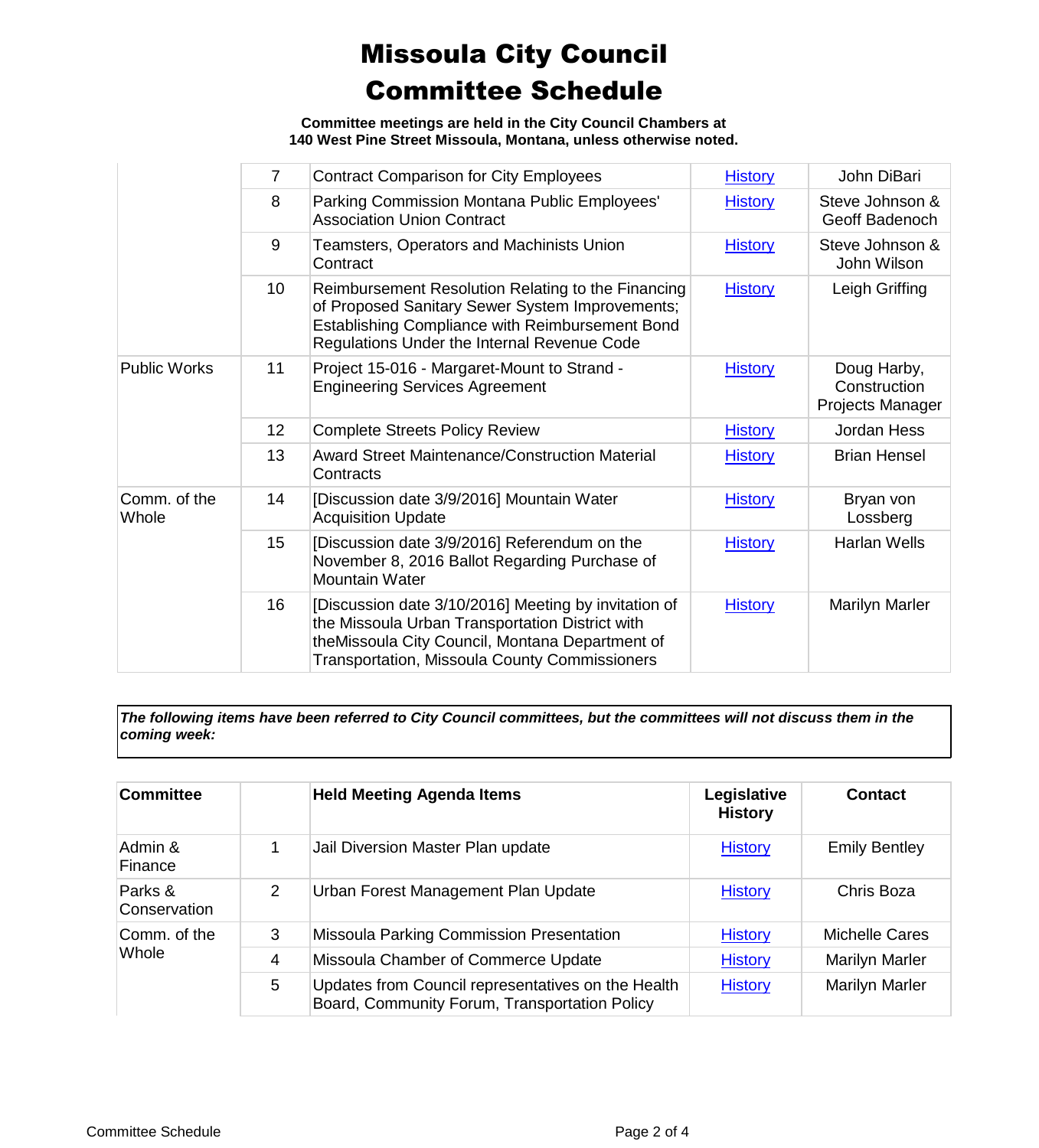**Committee meetings are held in the City Council Chambers at 140 West Pine Street Missoula, Montana, unless otherwise noted.**

|                         |                | Coordinating Committee, other boards and<br>commissions as necessary. (Ongoing)                                                      |                |                                                                                        |
|-------------------------|----------------|--------------------------------------------------------------------------------------------------------------------------------------|----------------|----------------------------------------------------------------------------------------|
|                         | 6              | <b>Broadband RFP</b>                                                                                                                 | <b>History</b> | Bryan von Lossberg                                                                     |
|                         | $\overline{7}$ | Review membership in Alliance for Innovation                                                                                         | <b>History</b> | Marty Rehbein, City<br><b>Clerk</b>                                                    |
|                         | 8              | Missoula Downtown Master Plan Implementation<br><b>Committee Update</b>                                                              | <b>History</b> | Bryan von Lossberg                                                                     |
|                         | 9              | <b>Hotel Fox Update Presentation</b>                                                                                                 | <b>History</b> | Chris Behan                                                                            |
| Land Use &<br>Planning  | 10             | Planning Division Work Plan                                                                                                          | <b>History</b> | Laval Means,<br><b>Planning Division</b><br>Manager,<br>Development<br><b>Services</b> |
|                         | 11             | Annexation, (see separate list at City Clerk's Office<br>for pending annexations) (Ongoing in committee)                             | <b>History</b> | Marty Rehbein                                                                          |
|                         | 12             | Discussion of City planning issues with members of<br>the Planning Board.                                                            | <b>History</b> | John DiBari                                                                            |
|                         | 13             | Adopt broadband standards for the City of Missoula                                                                                   | <b>History</b> | Brian von Lossberg                                                                     |
|                         | 14             | Adopt new floodplain ordinance                                                                                                       | <b>History</b> | Gregg Wood                                                                             |
| Pub. Safety &<br>Health | 15             | Background Checks on Gun Sales and Transfers                                                                                         | <b>History</b> | Bryan von<br>Lossberg, Marilyn<br>Marler & Emily<br><b>Bentley</b>                     |
|                         | 16             | Fire Department update.                                                                                                              | <b>History</b> | Jason Diehl                                                                            |
|                         | 17             | Health Department update.                                                                                                            | <b>History</b> | Ellen Leahy                                                                            |
|                         | 18             | Missoula City/County Animal Control Update                                                                                           | <b>History</b> | Jeff Darrah                                                                            |
|                         | 19             | Fire Department update.                                                                                                              | <b>History</b> | Jason Diehl                                                                            |
|                         | 20             | Safety aspects of management of the urban deer<br>population in the city of Missoula.                                                | <b>History</b> | <b>Jon Wilkins</b>                                                                     |
|                         | 21             | Crime Victim Advocate Office Update                                                                                                  | <b>History</b> | Jon Wilkins                                                                            |
|                         | 22             | Police Department update.                                                                                                            | <b>History</b> | Mike Brady                                                                             |
|                         | 23             | Update Chapter 10. 20.310 pertaining to electronic<br>device use while operating a vehicle or bicycle (the<br>cell phone ordinance). | <b>History</b> | Jordan Hess                                                                            |
|                         | 24             | Missoula Aging Services, Initiatives and Services<br>Update - Susan Kohler                                                           | <b>History</b> | Jon Wilkins                                                                            |
| <b>Public Works</b>     | 25             | Joint Trenching Agreement between utilities and City<br>of Missoula                                                                  | <b>History</b> | Bryan von Lossberg                                                                     |
|                         | 26             | Review fence regulations                                                                                                             | <b>History</b> | Jordan Hess                                                                            |